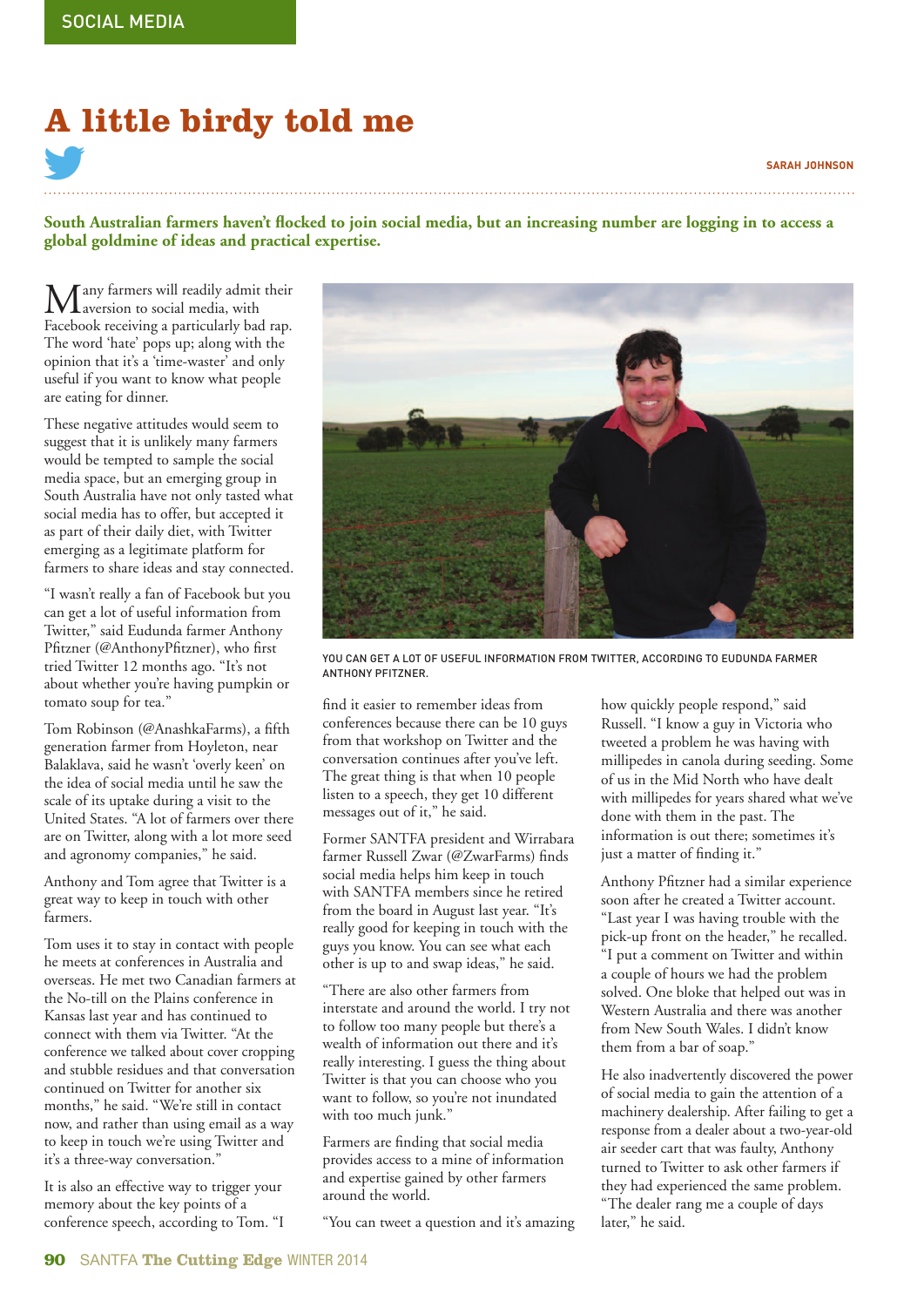However, he suggests that farmers not set out to 'name and shame' dealerships on social media intentionally. "You've got to go about it the right way and attempt to make contact directly."

Anthony uses Twitter mostly as a source of information and ideas he stores away for future reference. "At the moment there are a lot of crop emergence photos on Twitter, along with the issues people have encountered and their achievements. It's interesting to file away what works and what doesn't at the back of your mind to possibly try on your own farm."

Establishing the integrity of information on Twitter is no different from the method used with any other source, according to Anthony. "You've got to use your own judgement, just the same as if you were talking to a salesman or anyone. It's a matter of sorting the wheat from the chaff."

Tom Robinson believes any advice should be filtered for relevance to each farm's unique characteristics. "Every farmer has to bring the information back to his own patch and make a decision, just as he would normally do," said Tom. "It's just a guideline. I learn a lot of things from guys in the US and I've even had advice from an agronomist in Kansas."

Social isolation can be a by-product of a farming lifestyle and Tom has found social media can bridge the gap. During solitary hours spent on the seeder while sowing this year he kept himself occupied by following hashtag 'plant 14' (#plant14). Hashtags are used on most social media platforms to collate tweets, posts or

## **BE A TWIT**

**How to join Twitter:**

- **1. Go to to https://twitter.com/signup.**
- **2. Enter your full name, email address and a password.**
- **3. Click** *Sign up for Twitter.*
- **4. Select a username**
- **5. Click C***reate my account***.**
- **6.** Twitter will send a confirmation  **email to the address you entered on sign up. Click the link in that**  email to confirm your email  **address and account.**

messages that share the same subject matter. In this case, #plant14 signified farmers seeding in 2014. "It was great because I was out on the tractor by myself and there were 15 or 20 other blokes doing exactly the same thing," said Tom. "We were talking about cropping techniques, chemicals and what's happening in the world markets. I guess it helps knowing that you're not alone out there at midnight on the tractor. You're having a conversation with other people about what's happening in agriculture."

Russell Zwar has used Twitter to share the trials and tribulations of his farm's recovery from the Bangor bushfire earlier this year. "I'm wary of posting too many photos of our burnt farm on Twitter, but



TOM ROBINSON USES TWITTER TO STAY IN CONTACT AND SHARE IDEAS WITH PEOPLE HE MEETS AT CONFERENCES.

sometimes it is a bit of an outlet to get stuff off your chest," he said. "People can either respond to it or ignore it. When I was seeding and it was really dry and dusty, I took a photo and tweeted that I was really missing my residue. I guess it's just a way of talking about it."

On the other hand, social media can be an unwanted distraction, as Anthony Pfitzner discovered to his detriment. "When you're on Twitter in the paddock you probably don't concentrate properly on what you're doing," he said. "It happened to me a couple of weeks ago and now I've got some fencing to do." He had just taken over operation of the seeder for the evening and thought five minutes checking Twitter wouldn't hurt. "I looked up and I was sort of in the wrong spot!" Of course, social media was there to share the consequences of Anthony's lapse in concentration, with photos of the fence fiasco posted on Facebook.

There are some photos that farmers are happy to share, including the successful results of seeding and harvest. Tom says all farmers have bragging rights on Twitter. "We all do it," he said. "One of my mates put up a photo of his beans recently. He tagged me, along with Russell Zwar, Brad Moyle, Bruce Morgan and Ted Langley. We're all from different parts of South Australia but it was like we were standing in his paddock, looking at his bean crop. It really is an easy way for all of us who have been on the SANTFA board to keep in contact with each other and keep the conversation going about our farms."

One of the obstacles for Tom is variable internet coverage, which interferes with his Twitter use. "It would be handy if I got good internet coverage wherever I go," he said. He accesses Twitter via a smartphone which he carries in his pocket or via a tablet mounted on the wall in his tractor cab. "I can't remember the last time I went on Twitter on my home computer or my laptop. During seeding and spraying, when I've got time, I can have a quick scroll through and see what's happening in the world." He doesn't believe that his social media usage makes him less productive. "I don't find I need to monitor my use of it. In a way, it's taken over from a phone call. Three or four years ago I'd spend an hour on the phone with another farmer, so it's no different to that. And now, with Twitter, when I'm busy, my phone stays in my pocket."